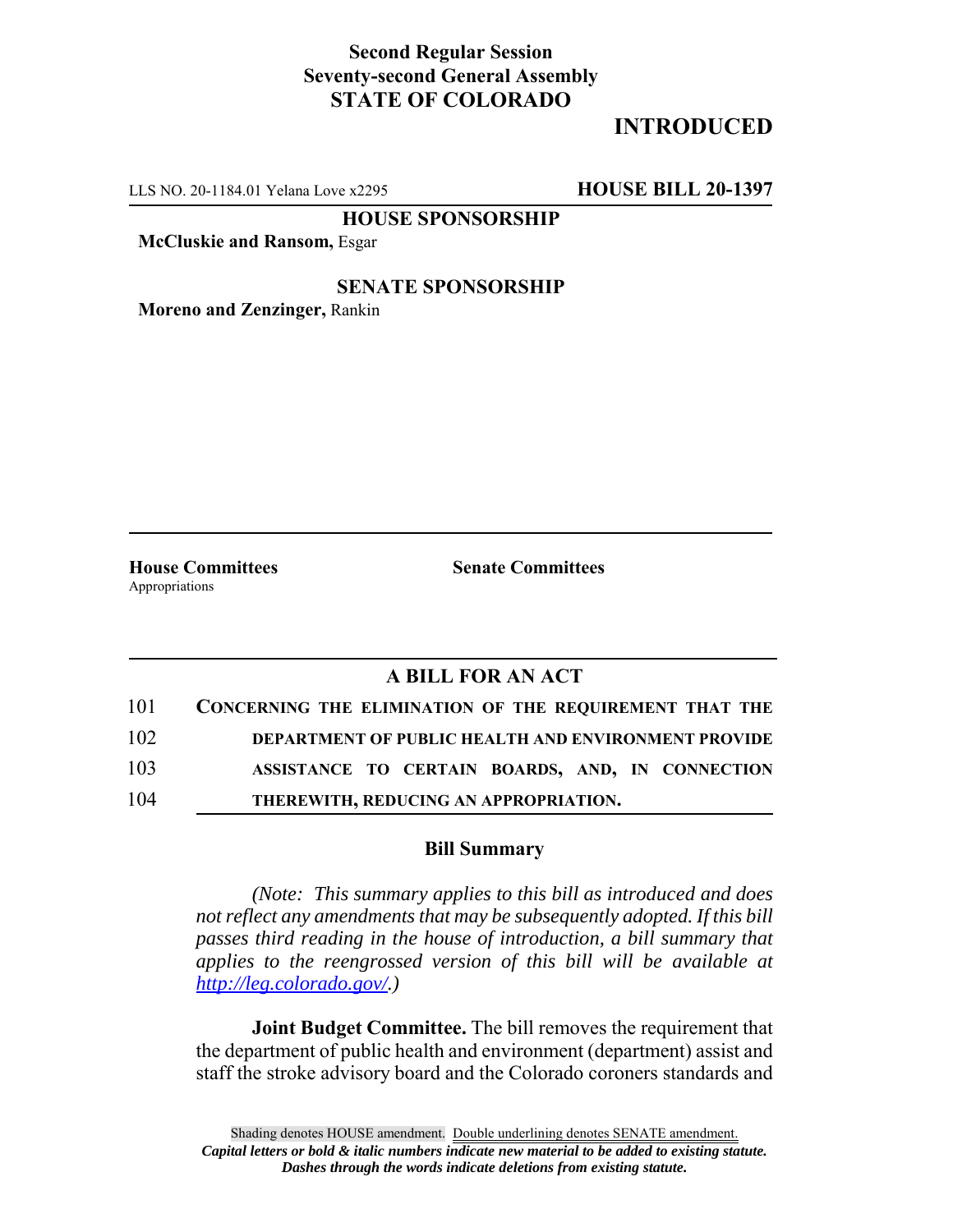training board. The bill allows the department to pay an independent agency to manage the boards. Additionally, the bill adjusts the 2020 long bill by reducing the \$44,007 general fund appropriation to the department for use by the health facilities and emergency medical services division.

 *Be it enacted by the General Assembly of the State of Colorado:* **SECTION 1.** In Colorado Revised Statutes, 25-3-115, **amend** (3); and **add** (3.5) as follows: **25-3-115. Stroke advisory board - creation - membership - duties - report - definition - repeal.** (3) The department may accept and expend, subject to appropriation by the general assembly AND THE ORIGINAL INTENT OF THE DONOR, gifts, grants, and donations to pay the direct expenses of the department in assisting and staffing AN INDEPENDENT AGENCY THAT THE DEPARTMENT AUTHORIZES TO MANAGE the stroke advisory board. The department shall transmit any monetary gifts, grants, or donations it receives to the state treasurer for deposit in 12 the health facilities general licensure cash fund. and those moneys may be used only to pay the direct expenses of the department. (3.5) THE DEPARTMENT STAFF IS NOT REQUIRED TO PERFORM ANY ADMINISTRATIVE DUTIES RELATED TO THE OPERATION OF THE STROKE ADVISORY BOARD. **SECTION 2.** In Colorado Revised Statutes, 30-10-601.6, **amend**  $(5)(a)$  and  $(6)$  as follows: **30-10-601.6. Coroners standards and training board.** 20 (5) (a)  $\Theta$  m and after August 6, 2003, The executive director of the department of public health and environment may accept and expend, SUBJECT TO THE ORIGINAL INTENT OF THE DONOR, gifts, grants, and 23 donations to cover the costs incurred in the establishment and operation